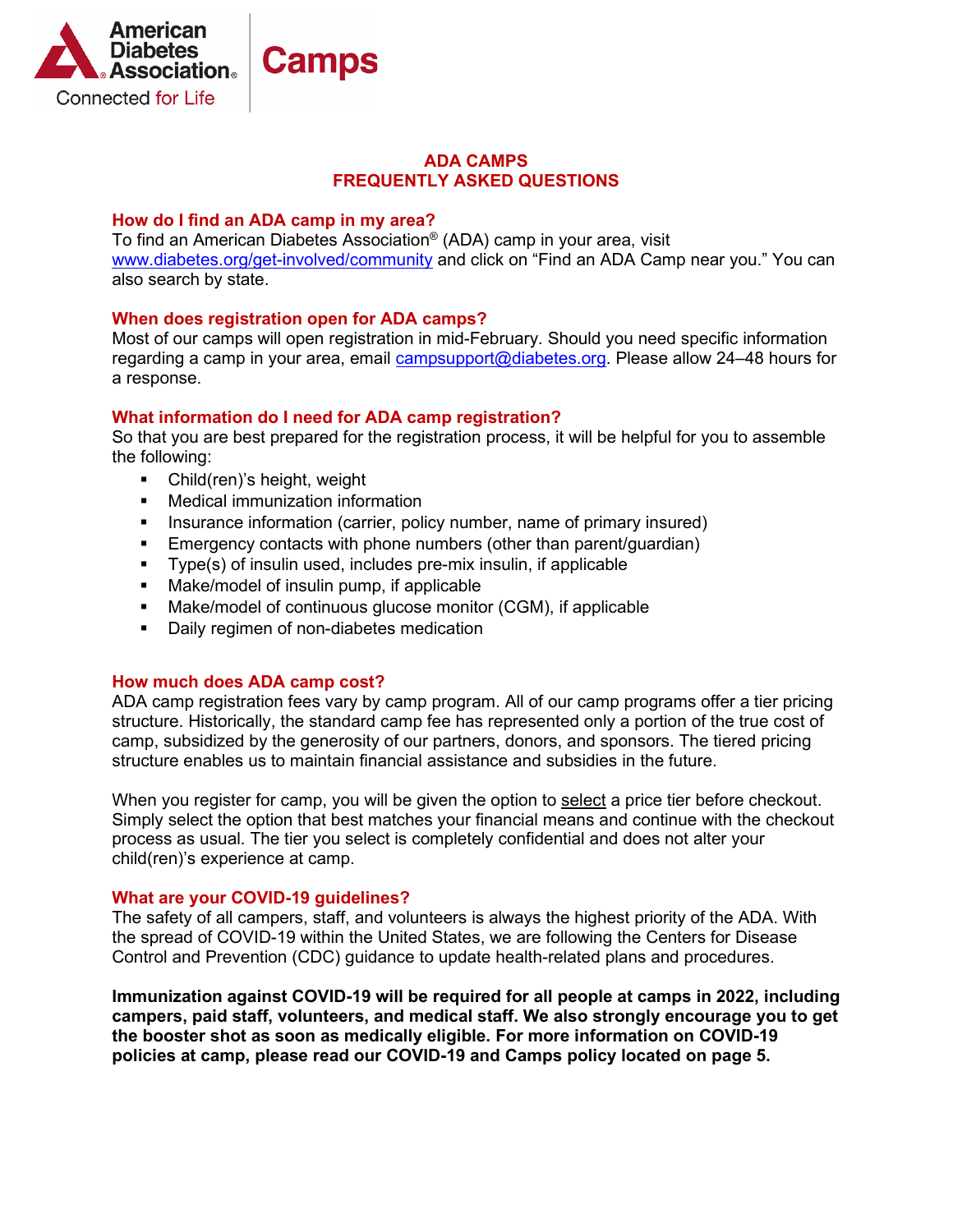

## **How do I pay to attend an ADA camp?**

A NON REFUNDABLE registration deposit will be required at the time of registration. Registration deposits are applicable to total camp fees. You can contact [campsupport@diabetes.org](mailto:campsupport@diabetes.org) for deposit and payment questions.

Upon checkout through our online registration, you can:

- 1. Pay the balance in full with a credit card (Discover NOT accepted)
- 2. Pay at a later date. This will allow you to login to your account later and make credit card payments.
- 3. All payments are due 30 days before the start of camp

If you choose to pay with check, please make your check payable to: "American Diabetes Association." Be sure to add the camp name AND your camper's name in the memo line.

Payments can be sent to: American Diabetes Association Service Center/ Attn: ADA Camps PO Box 7023 Merrifield, VA 22116-7023

## **Can my child bring their cell phone? (ex. for use with Dexcom Share, Nightscout, CGM in the cloud, etc.)**

The ADA recognizes the evolution of diabetes technology and we encourage campers to grow in their diabetes care and support and management of diabetes using the tools and technology used at school and home. Mobile devices used **ONLY as medical management tool** will be supported at Camp. **General cell phone usage that is not connected to diabetes technology (e.g Dexcom, Omnipod) will not be allowed.**

Mobile devices include: cell phone, smartwatch, tablet, or other similar device. As mobile devices are used to track the information from continuous glucose monitors (CGM) at school and home, they may similarly be used at camp. We respectfully ask that parents disable share functions while campers are in the care of ADA medical staff.

## **Is there financial aid available to attend ADA camps?**

Regardless of your ability to pay for camp, the ADA is committed to providing a camp experience to all children living with diabetes. Financial assistance is available for qualifying families as a reduction of the standard camp registration fee. Families MUST first be registered to apply for financial aid and provide acceptable "proof of income" documentation.

#### **My child is going to overnight camp, can we request that they bunk with their friends?**

All cabin groups are made based on the ages of your camper at the start of each program. Friend/cabin requests can be made at the time of registration but are not guaranteed.

#### **Are there 24-hour medical staff at ADA camps?**

Yes. All health professionals working at ADA camps are licensed in the state where the camp is held. The majority are also involved in diabetes care in their local community on a year-round basis.

## **What do I need to pack?**

Once accepted, parents will receive a parent manual which includes a detailed list of suggested items to bring.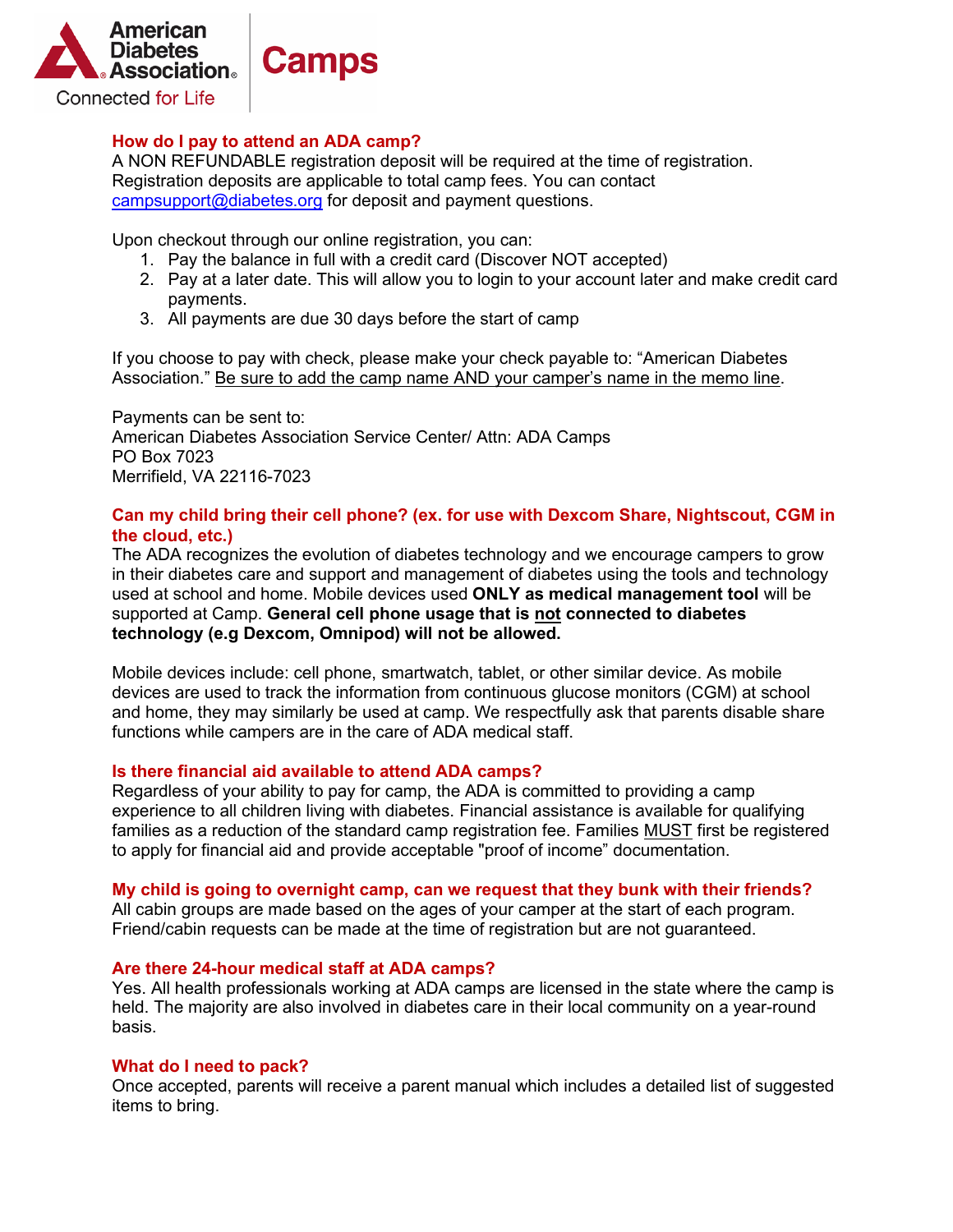

## **Who should I contact for additional questions or concerns regarding ADA camps or other youth programs?**

Feel free to send any additional questions or inquires to [campsupport@diabetes.org.](mailto:campsupport@diabetes.org) Please allow 24‒48 hours for a response.

### **Can my child attend more than one ADA camp? If so, can they get a discount?**

Yes, your child may attend more than one ADA camp in a summer, however, there is no discount for registering for more than one ADA camp.

## **What is your refund policy?**

The ADA strives to control the costs associated with providing camp in order to keep the fee families pay as reasonable as possible. The ADA underwrites the cost of every camper by at least 50% of the fee that is charged to families. The refund policy can be found in the ADA Camper Handbook. For our detailed refund policy, please contact [campsupport@diabetes.org.](mailto:campsupport@diabetes.org) Please allow 24–48 hours for a response.

#### **How do I cancel or switch my registration?**

Make sure to review our refund policy in the ADA Camper Handbook before attempting to switch or cancel. To cancel your registration, please send an email to [campsupport@diabetes.org](mailto:campsupport@diabetes.org). Please allow  $24 - 48$  hours for a response.

#### **I do not have a computer. How can I register my camper?**

We will be happy to mail you a paper application. Please send an email to [campsupport@diabetes.org.](mailto:campsupport@diabetes.org) and include your name, mailing address, and name of the ADA camp you are interested in. Please allow 24–48 hours for a response.

#### **I tried to register my child for camp and it says they are not eligible?**

Please make sure you are entering your child's birthdate correctly. If the problem continues, please contact [campsupport@diabetes.org.](mailto:campsupport@diabetes.org) Please allow 24‒48 hours for a response.

#### **I registered my child for the wrong camp/session?**

Please contact [campsupport@diabetes.org.](mailto:campsupport@diabetes.org) Please allow 24–48 hours for a response.

#### **How do I access my camper's registration?**

You can access your camper registration by going to [diabetes.org/camp](http://diabetes.org/camp) and clicking on the registration button. Once on the registration site, enter your username and password.

#### **I forgot my password/username?**

Please log in to the registration site to access registration information. If the password was forgotten, use the "Reset password" link and enter the same email used previously. A password reset email should arrive momentarily and contain a link to set a new password. Follow the prompts to reset and login.

#### **I need to update my email.**

Contact information can be updated when logged into the registration site. If unable to login and the email is no longer valid, please contact [campsupport@diabetes.org](mailto:campsupport@diabetes.org) with both the old and new emails. Please allow 24–48 hours for a response.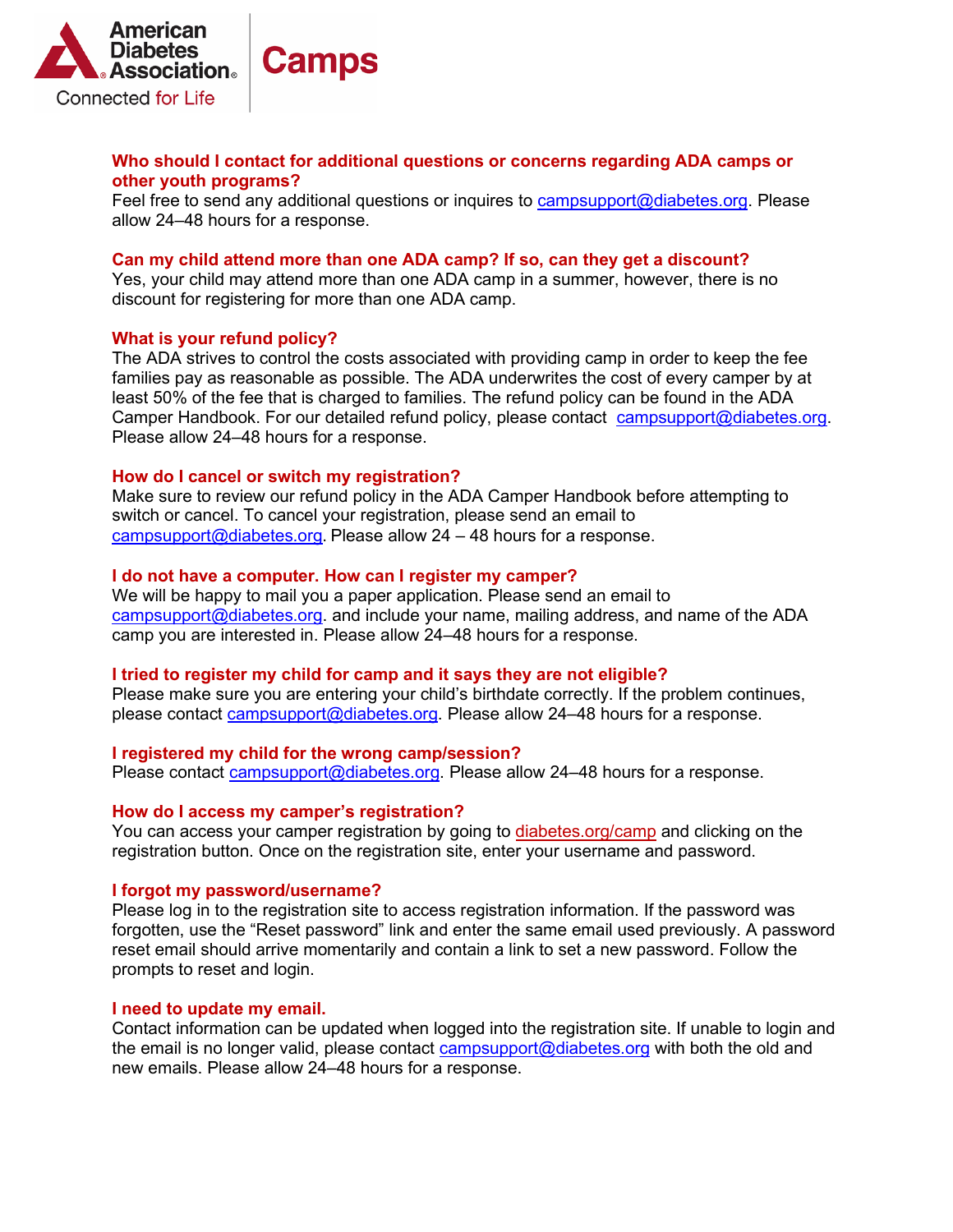

# **I am not receiving your emails? Who should I contact?**

Please ensure you are adding [campsupport@diabetes.org](mailto:campsupport@diabetes.org) as a contact. Also, make sure to check your spam/junk folders. If the problem persists, contact [campsupport@diabetes.org.](mailto:campsupport@diabetes.org) Please allow 24–48 hours for a response.

# **Who should I contact for additional questions or concerns regarding ADA camps or other youth programs?**

Feel free to send any additional questions or inquires to **campsupport@diabetes.org**. Please allow 24‒48 hours for a response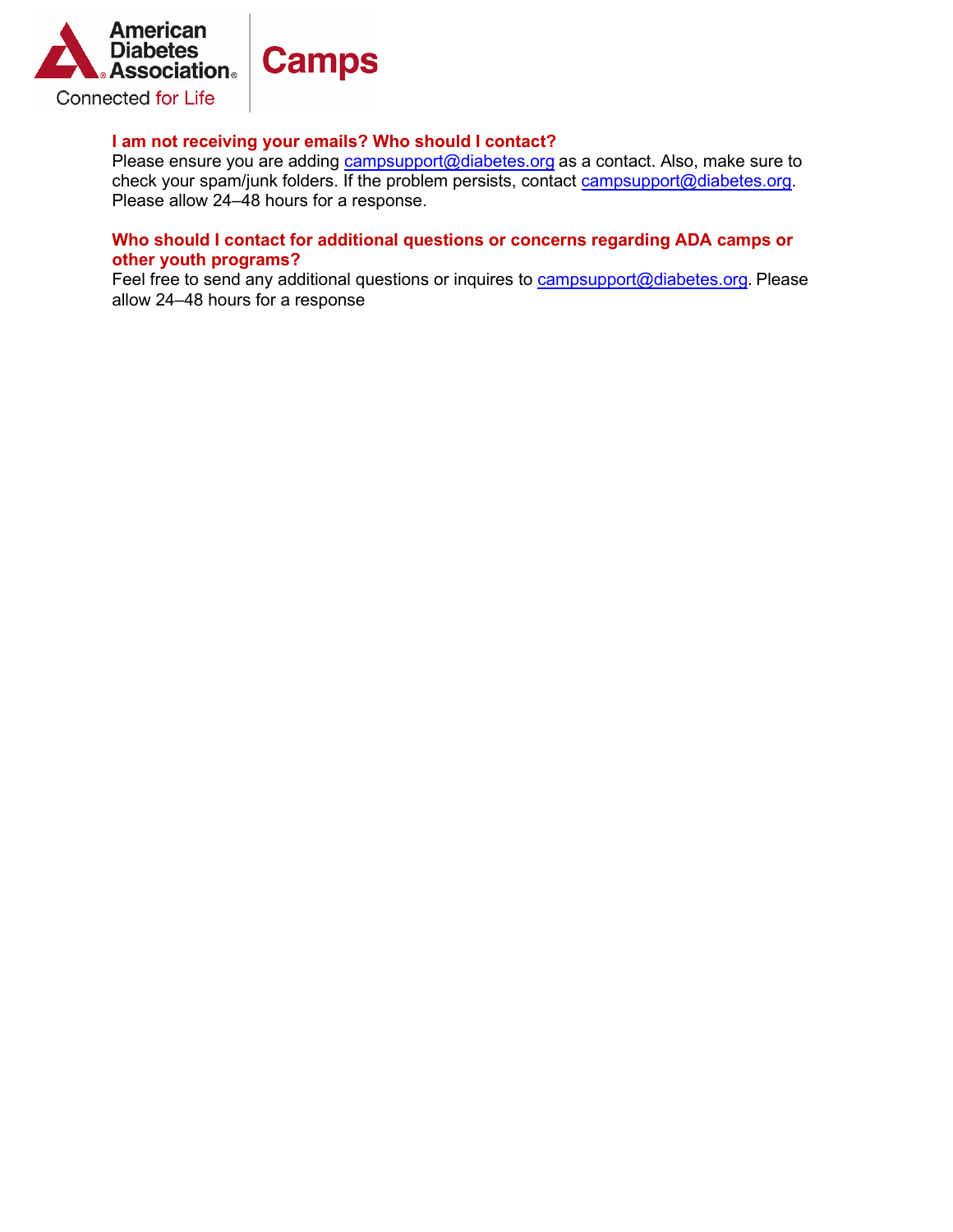

# **COVID-19 AND CAMPS FREQUENTLY ASKED QUESTIONS**

## **What are the policy requirements for COVID-19 vaccination?**

The safety of all campers and staff is always the highest priority of the American Diabetes Association® (ADA). With the spread of COVID-19 within the United States, we are following the Centers for Disease Control and Prevention (CDC) guidance to update health-related plans and procedures. The CDC recommends COVID-19 vaccination as an important tool to protect the health and safety of Americans and to end the pandemic, which has taken a staggering toll on people living with diabetes and other underlying health conditions.

Immunization against COVID-19 will be required for all people at camps in 2022, including campers, paid staff, volunteers, and medical staff, except where prohibited by State laws.

We will continue to monitor the situation and provide resources and up-to-date guidance as we plan for summer 2022.

## **What does it mean to be "fully" vaccinated?**

Per the CDC guidelines, an individual is fully vaccinated two weeks after the second shot of a two-dose vaccine like Pfizer's or Moderna's or after a single-dose vaccine like Johnson & Johnson. For more information on vaccines, visit the [CDC](https://www.cdc.gov/coronavirus/2019-ncov/vaccines/stay-up-to-date.html?CDC_AA_refVal=https%3A%2F%2Fwww.cdc.gov%2Fcoronavirus%2F2019-ncov%2Fvaccines%2Ffully-vaccinated.html) website.

#### **When will children need to be vaccinated for COVID-19 to attend camp?**

Campers must be fully vaccinated at least two weeks prior to the first day of their camp program.

To ensure adequate time for an immune response to occur, all attendees will be considered fully vaccinated two weeks after completion of a two-dose mRNA series (Pfizer or Moderna) or one dose of Janssen vaccine, please plan accordingly.

#### **Is the booster shot required to attend camp?**

A booster shot is not required. The ADA strongly encourages people who are medically eligible to get the booster shot. For more information on boosters, visit the [CDC](https://www.cdc.gov/coronavirus/2019-ncov/vaccines/stay-up-to-date.html?CDC_AA_refVal=https%3A%2F%2Fwww.cdc.gov%2Fcoronavirus%2F2019-ncov%2Fvaccines%2Ffully-vaccinated.html) website.

## **Why are you implementing this policy?**

The CDC recommends COVID-19 vaccination as an important tool to protect the health and safety of Americans and to end the pandemic, which has taken a staggering toll on people living with diabetes and other underlying health conditions.

The ADA understands the invaluable experience that camps have on a young person's life, from learning how to administer their own insulin and diabetes management, to forming lifelong connections with others living with diabetes. The ADA also recognizes the need to have camp in-person because of the toll the pandemic has had on children's mental health. The safety and health of our attendees is our top priority.

## **Will medical waivers be accepted for COVID-19 vaccination exemption?**

Please submit all medical waivers to [campsupport@diabetes.org](mailto:campsupport@diabetes.org) for review by the Medical Advisory Board.